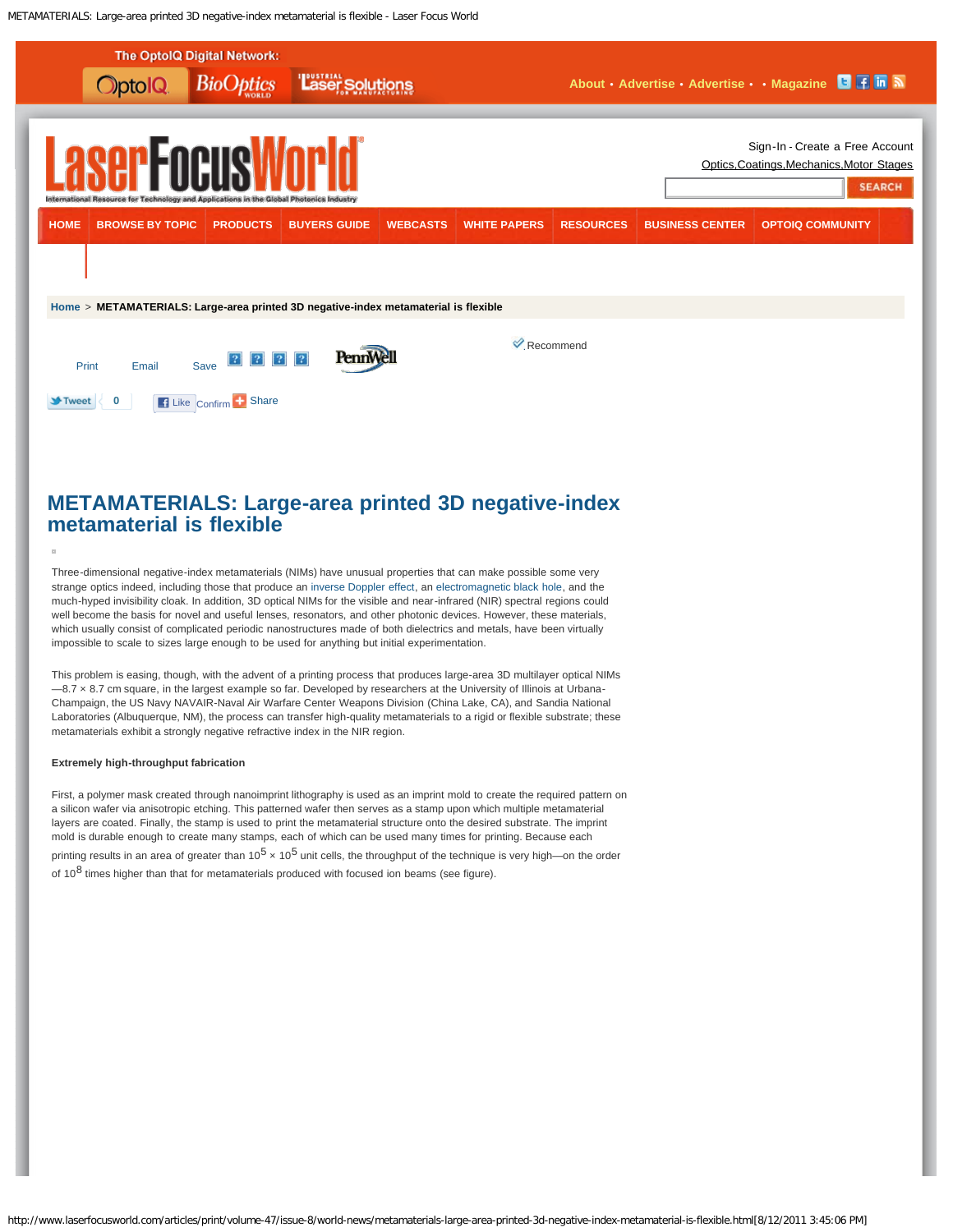METAMATERIALS: Large-area printed 3D negative-index metamaterial is flexible - Laser Focus World



A 3D negative-index metamaterial several centimeters on a side was printed with a silicon stamp onto a flexible substrate. (Courtesy of the University of Illinois at Urbana-Champaign)

An example printed metamaterial has a period of 850 nm with a fishnet design having rib widths of 635 and 225 nm in the x and y directions, respectively. The structure is built up of 11 alternating layers of silver (Ag) and magnesium fluoride (MgF2) with 30 and 50 nm thicknesses, respectively, on top of a sacrificial layer of silicon dioxide for easy release during printing. The structure can be printed on substrates such as polydimethylsiloxane (a type of silicone), or can even be removed from the silicon stamp and left as a free-standing membrane. Although negative-index behavior, which occurs for normal-incidence light, is lost over portions of a floppy free-standing membrane, the researchers say that this flexibility is what makes the structure mechanically robust enough for printing and for real-life uses.

A combination of optical measurements and calculations was used to determine the metamaterial's optical properties. At a wavelength of 2.4 µm, the real portion of the refractive index [or Re(n)] was about -7, while the figure of merit (FOM) was about 8 at a 1.95 µm wavelength. Both these figures indicate a low optical loss in comparison to a pre-existing 3D NIM with Re(n) of about -1.5 at 1.775 µm and a FOM of about 3 at 1.8 µm.

Both three- and eleven-layer structures were successfully fabricated, with the former an example of a 2D NIM, and the latter thick enough to be a 3D NIM. Even the largest 3D NIM had optical properties that hardly varied when measured at multiple points across the device, showing the high uniformity of the fabrication technique.

Automation would allow very large quantities of this NIM to be made. "A key advance is that we, and others, can begin to explore such applications in a realistic way, due to the easy availability of large-area sheets of this stuff," says John Rogers, one of the University of Illinois researchers. He notes that the team is working on schemes to extend the range of operation of the 3D NIM into the visible regime. —John Wallace

# **REFERENCE**

1. D. Chanda et al., Nature Nanotechnol., 6, 402 (2011), pub. online June 5, 2011; doi:10.1038/nnano.2011.82.

[More Laser Focus World Current Issue Articles](http://www.optoiq.com/index/photonics-technologies-applications/lfw-current-issue.html) [More Laser Focus World Archives Issue Articles](http://www.optoiq.com/index/photonics-technologies-applications/lfw-past-issue.html)

| <b>Laser Focus World Topics</b>             | <b>Most Commented</b>                                                          | <b>Most Recommended</b>                                                           |
|---------------------------------------------|--------------------------------------------------------------------------------|-----------------------------------------------------------------------------------|
| <b>Biophotonics</b>                         | <b>OSA Foundation, ICO donation partnership to</b><br>support optics education | StingRay Optics achromatic lenses provide imaging<br>over visible to far-infrared |
| Detectors and Imaging                       | RPMC DPSS laser series emits at 532 nm                                         |                                                                                   |
| <b>Fiber Optic Components &amp; Systems</b> | <b>TILL Photonics fluorescence microscope for live</b><br>tissue imaging       |                                                                                   |
| Lasers & Sources                            |                                                                                |                                                                                   |

http://www.laserfocusworld.com/articles/print/volume-47/issue-8/world-news/metamaterials-large-area-printed-3d-negative-index-metamaterial-is-flexible.html[8/12/2011 3:45:06 PM]